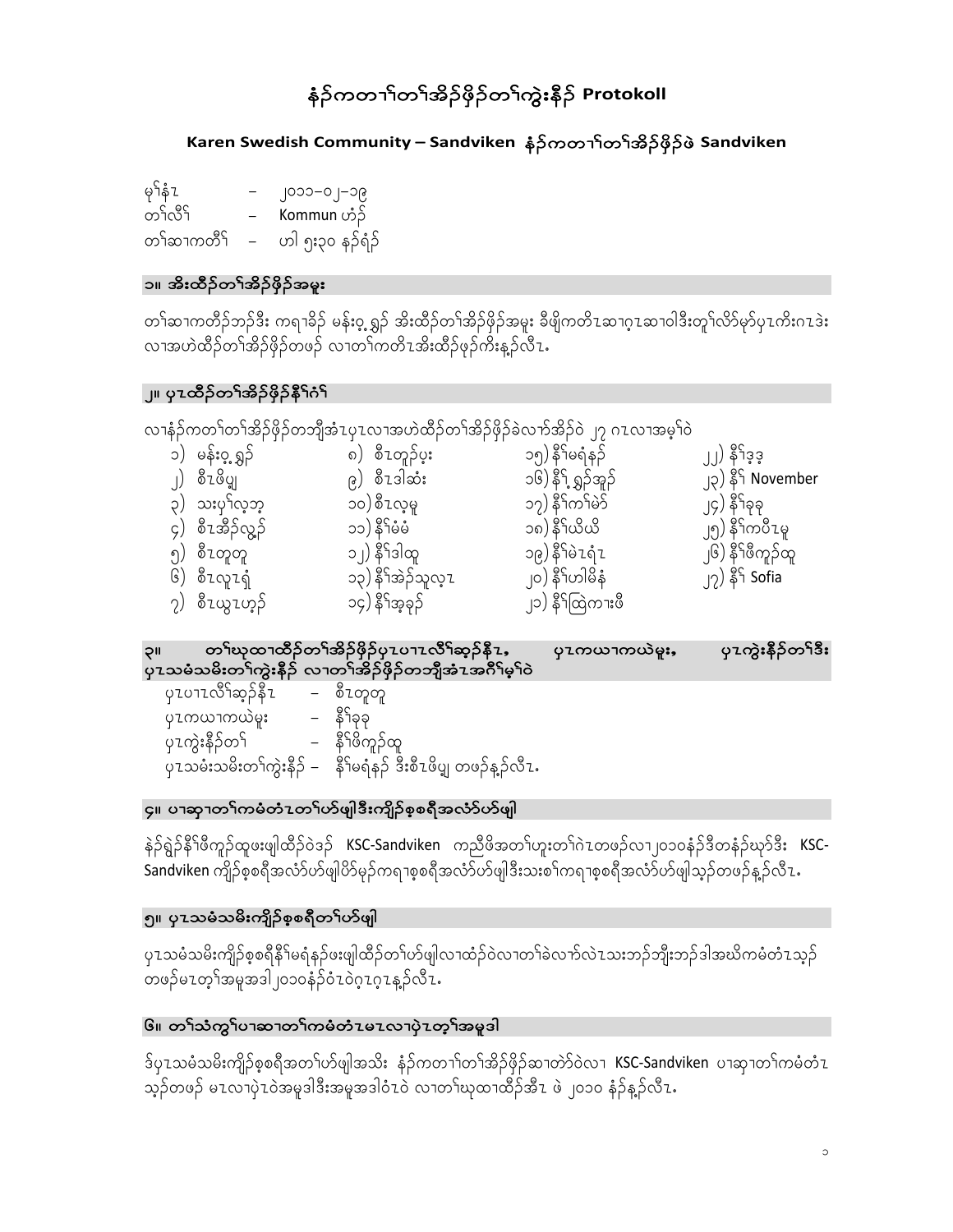## ၇။ တၫ်တၫဉ်ပီဉ်သကိႏတ႑်တိ႑ကျဲခါဆူညါအဂိ်ၢ်

ဒ်ပု1သမံသမိးကျိဉ်စ့စရီအတ႑်ဟ်ဖျါအသိးနံဉ်ကတ႑ာ်တ႑်အိဉ်ဖိုဉ်ဆ႑တဲ၁်ဝဲလ႑ KSC-Sandviken ပ႑ဆ႑တ႑်ကမံတံ1 သူဉ်တဖဉ်မၤလၢပုံၤဝဲအမူဒါဒီးအမှုအဒါဝံၤဝဲလၢတၢ်ဃုထၢထိဉ်အီၤဖဲ၂၀၁၀နံဉ်န့ဉ်လီၤ

- .<br>ကညီဖိသ့ဉ်တဖဉ်ကအိဉ်ဒီးတ<sup>န်</sup>ဃုစ့ဟ်ကီၤခီဖိျကမ႗တ<sup>န်</sup>ဆါတ<sup>န်</sup>၇႗ ဖဲလါမးရှး o. Sandviken (Sportlov) ကိုပျာ်အကတိ်၊.
- ၂<sub>•</sub> ပိၥ်မုဉ်ကရၢကအိဉ်ဒီးတ<sup>ှ</sup>မၤလၤကပီၤကညီပိ၁်မုဉ်ကရၢအမှ<sup>ု</sup>နံၤဖဲလါအ့ဖြှဉ်ထိဉ်ရှသီ**.**
- ၃ႇ သးစၢ်ကရၫ ကအိဉ်ဒီးတၢ်မၤလၤကပီၤ ကညီသးစၢ်ကရၫအမှၢ်နံၤ ဖဲလါမူၤ ၂၃ သီႇ
- ှ<br>၄. ကူဉ်သ့ပုၤဘဉ်မူဘဉ်ဒါ ကအိဉ်ဒီးတ<sup>ှ</sup>ရဲဉ်တ<sup>ြ</sup>ကျဲၤလၢ ကမၤကညီတၢ်ပျၢ်ကွိမူး ဖဲလါယူၤန္ ဉ်လီၤႉ တၢ်ကဟ့ဉ် တၢိလၤကပိၤဆူကညီကိုဖိလၢအဖျိထိဉ် ၉တီၤ ကိုဖိလၢအဖျိုးစိတဖဉ်.
- ၅ နံဉ်ကတၢ်တၢ်အိဉ်ဖိုဉ် တ၊်ကမၤအီၤ ဖဲလါဖ္ၤြာူၤအါရံၤ ခံနံတနံ ၂၀၁၂ နဉ်လီၤ

## ၈။ တၫ်ဆၢတဲာ်၂၀၁၁အဂိၢိကမံတံၤနိၵ်ဂံု

၂၀၁၁ Election committee နိ<sup>ု</sup>်ဒါထူဒီးစီၤလူဉ်ရုံဟ်ဖျါထိဉ် ၂၀၁၁ KSC-Sandviken ကမံတံၤဒ်လၢလာ်အသိးဒီး တ်၊အိဉ်ဖိုဉ်တု၊်လိာ်ဆၢတဲ့ဝဲ လျပ္ပုဆု၊တု၊်ကမ္ပတ္ပံ ၂၀၁၁ အဂ်ီ၊ နီးဂံၤ်ကအိဉ်ဝဲဒဉ် ၇ ဂၤ န္ ဉ်လီၤ.

#### ၉။ တ<sup>5</sup>ဃုထၢဘဉ်ဂီ<sup>5</sup>ထိဉ်ကူၤပၢဆုၢတ<sup>5</sup>ကမံတံၤ ဒီး တ<sup>5</sup>ဆၢတဲာ်ကမံတံၤနိ်<sup>5</sup>င်္ဂ5

၁) မန်း၀့္ရရွာ် ၂) နိ<sup>5</sup>ကပီၤမူ ၃) နိ<sup>5</sup>ဖီကူဉ်ထူ ၄) နိ5်မံမံ ၅) နိ5်ဟါမိနံ ၆) နိ5်မဲၤရံၤ ၇) နိ5်အဲဉ်သူလူၤ

## ၁၀။ တ<sup>5ု</sup>ဃုထၢထိိဉ်၂၀၁၁ကရ<sup>ှ</sup>ာနိဉ်ဒီးမှုဒါနိဉ်တဖဉ်

| ကရၫခံဉဲ                                                | မန်းဝ့္ရရွဉ်              |
|--------------------------------------------------------|---------------------------|
| နဲဉ်ရွဲဉ်                                              | နိ <sup>၎</sup> ဖိကူဉ်ထူ  |
| QZOJZO                                                 | နိ <sup>5</sup> ကပီၤမှု   |
| ပိ5်မုဉ်ဂ <u>ု</u> <sup>1</sup> ဝီမူဒါခိဉ်             | နိ်္်ကါမိနံ               |
| သးစၢ်ဂုၢိဝီမှုဒါခိဉ်                                   | နိ်ုမိမိ                  |
| တၢ်ကစိဉ်ဒီးတၢ်ရၤလီၤမူဒါခိဉ် –  နိ <sup>5ု</sup> မဲၤရံၤ |                           |
| ကူဉ်သ့ဆဲးလၤမှုဒါခိဉ်                                   | နိ <sup>5</sup> အဲဉ်သူလ္1 |

## ၁၁။ ကရၫပု႑မူဒါနိဉ်သူဉ် (Firmatecknare)

ကၡာခြဉ်–မန်း၀ ရွာ် ဒီး ပု႑ပ႑ၤစ–နိၤ်ကပီ႑မူ မၢ်ဝဲဒဉ်ကၡာပု႑မူဒါခြဉ်သဉ်တဖဉ်နဉ်လီ႑.

# ၁၂။ တ<sup>ရ</sup>ယုထၢထိဉ်ပုၤသမံသမိးကျိဉ်စ့

KSC-Sandviken ပုၤသမံသမိးကျိဉ်စုစရီ မ့ါ်ဝဲဒဉ်နိုါမရံနဉ် ဒီး နိုါအ့ခုဉ်န့ဉ်လီၤ.

## ၁၃။ တ<sup>5</sup>ဃုထၢထိဉ် Election Committee

KSC-Sandviken တ<sup>ှ</sup>ုယုထၢကမံတံၤလၢ ၂၀၁၁နံဉ် အင်္ဂါမ္<sup>5</sup>ဝဲဒဉ်သးပု<sup>5</sup>လ္စာ့၁်ဒီးစီၤအီဉ်လွှၤန္ ဉ်လီၤ.

## ၁၄။ တၢိဃုထၢထိိဉ်ကရၫပုၤဟ္ဥာ်ကူဉ်ဟူဉ်ဖးတ႑်

KSC-Sandviken ပုၤဟ္ဥာ်ကူဥ်ဟ္ဥာ်ဖးတၤ်ခံဂၤမ္န္ကါဝဲ နိုၤ်ခုခု ဒီး နိုၤ်ဒါထူ န္ဥာ်လီၤ.